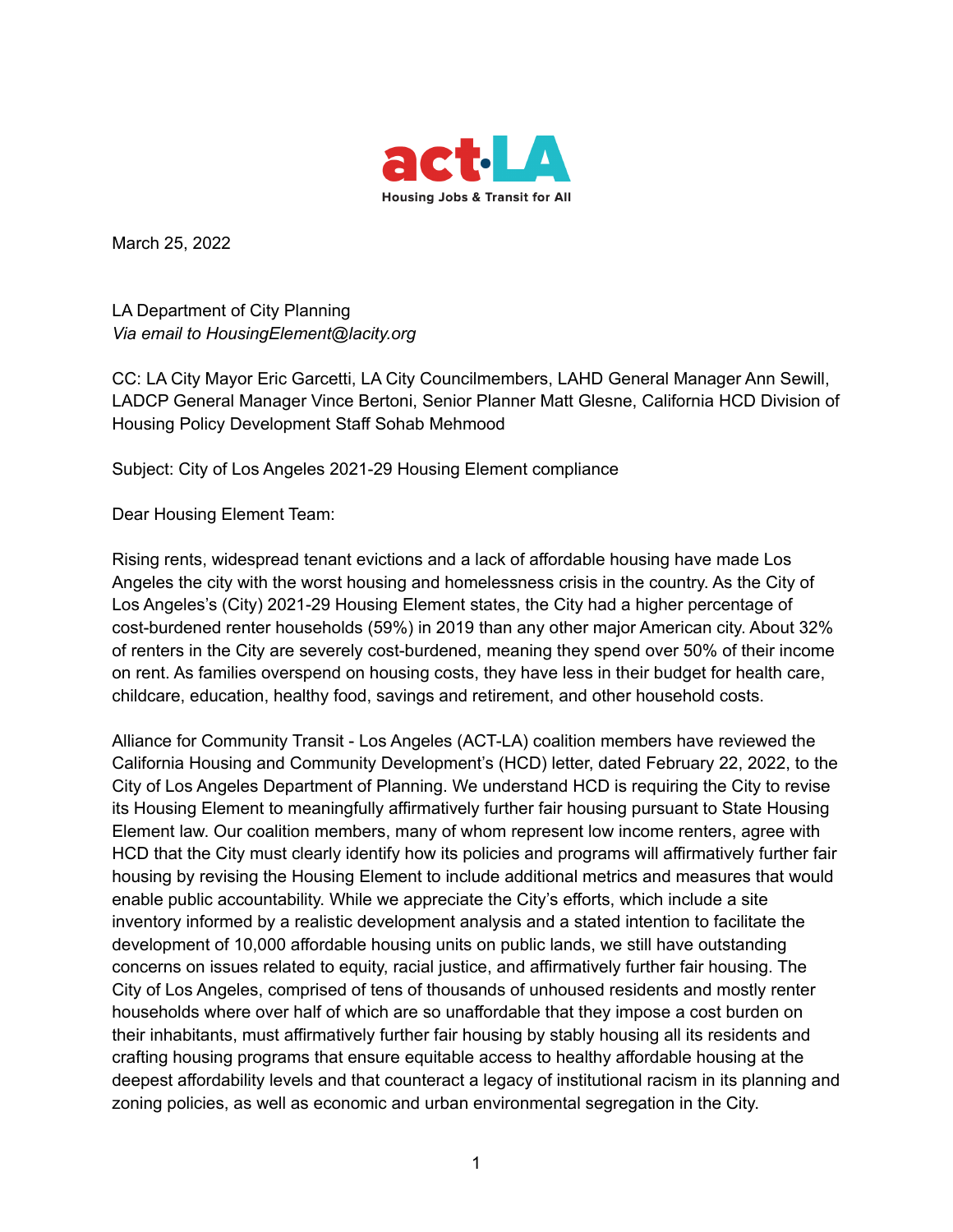In 2017, ACT-LA members worked with other community partners to suggest measures and metrics that we believe would affirmatively further fair housing (AFFH) in the City. Our coalition's and partner's work sought to prioritize anti-displacement and equitable development concerns in various communities. We shared our concerns and recommendations with City staff as part of Council File [#16-0647.](https://cityclerk.lacity.org/lacityclerkconnect/index.cfm?fa=ccfi.viewrecord&cfnumber=16-0647) In October 2017, the City of LA adopted the city's latest 2017-23 AFFH Plan, which contains metrics and measures that staff should integrate into the revised Housing Element. The Housing Element's AFFH Program 124 should be expanded to additionally report the status and remaining needs to fulfill the goals, metrics and measures shown in Section V of the City Council adopted [2017-23](https://clkrep.lacity.org/onlinedocs/2016/16-0647_misc_10-24-2017.pdf) AFFH Plan and Report (starting on page 382). As part of the Housing Element's Rezoning Program 121 response to AFFH analysis, Program 121 should additionally be expanded to express an intention of the city to advance the goals, metrics, and measures shown in the [2017-23](https://clkrep.lacity.org/onlinedocs/2016/16-0647_misc_10-24-2017.pdf) AFFH Plan and Report with the Rezoning Program 121.

Chapter 1 of the [Housing](https://planning.lacity.org/odocument/bde50bc0-5f1f-4e88-a5cf-06a12e1d8078/Chapter_1_-_Housing_Needs_Assessment_(Adopted).pdf) Element reports that "the City has limited funding for the construction of Affordable Housing" and also reports an estimated funding need from 2019 of around \$15.8 billion yearly of which the City needs \$3.8 billion yearly from City funds (p.99). ACT-LA would also like to see the City utilize new funding sources for equitable built environment policies in Los Angeles that may not have existed or that may have existed but have not been historically used for built environment policies. We suggest a thorough audit of the Los Angeles Police Department and an equally thorough evaluation of the efficacy of their public safety efforts. The LAPD is responsible for a significant percentage of the City's budget, far more than [other](https://www.motherjones.com/kevin-drum/2020/06/why-does-la-spend-twice-as-much-on-policing-as-san-diego/) cities in [California](https://www.motherjones.com/kevin-drum/2020/06/why-does-la-spend-twice-as-much-on-policing-as-san-diego/). This money is unlikely to be well spent, as empirical studies show that [police](https://dc.law.utah.edu/cgi/viewcontent.cgi?article=1202&context=scholarship) are not good at [solving](https://dc.law.utah.edu/cgi/viewcontent.cgi?article=1202&context=scholarship) crimes. On the contrary, empirical students show that [investments](https://journals.sagepub.com/doi/10.1177/0003122417736289) in [community](https://journals.sagepub.com/doi/10.1177/0003122417736289) nonprofits reduce crime. The discussion of policing and police funding has become highly emotional as proponents argue that policing deters crime, although this is not an established fact, and critics focus on police misconduct, rather than cost-effectiveness. An independent, impartial, and evidence-based audit of the LAPD and evaluation of the efficacy of spending public dollars on policing is in order. This is especially true as police budgets have not been cut as severely as other municipal departments during times of austerity and are more likely to contain unexamined inefficiencies and wasteful practices that rely on funds that could be put to better use. An overhaul of police practices could also reduce legal [payouts](https://www.latimes.com/local/lanow/la-me-ln-city-payouts-20180627-story.html) by reducing the prevalence of police misconduct. We would expect police budget savings of 5-10% could be easily achieved, which would lead to tens, and potentially hundreds, of millions of dollars in additional funding for more cost effective programs that address various community's need for affordable housing and basic public services like bulky-item pick up, street lighting, and sidewalk repair.

While improvements to streets and infrastructure are crucial, the City should also ensure that the City's current low income inhabitants will not be displaced and thus not be able to stay and enjoy these public investments. One way to reduce displacement is to establish a right of return. Key elements include:

I. Developments should not be approved if they ultimately reduce the number of rental units (see No Net Loss policy).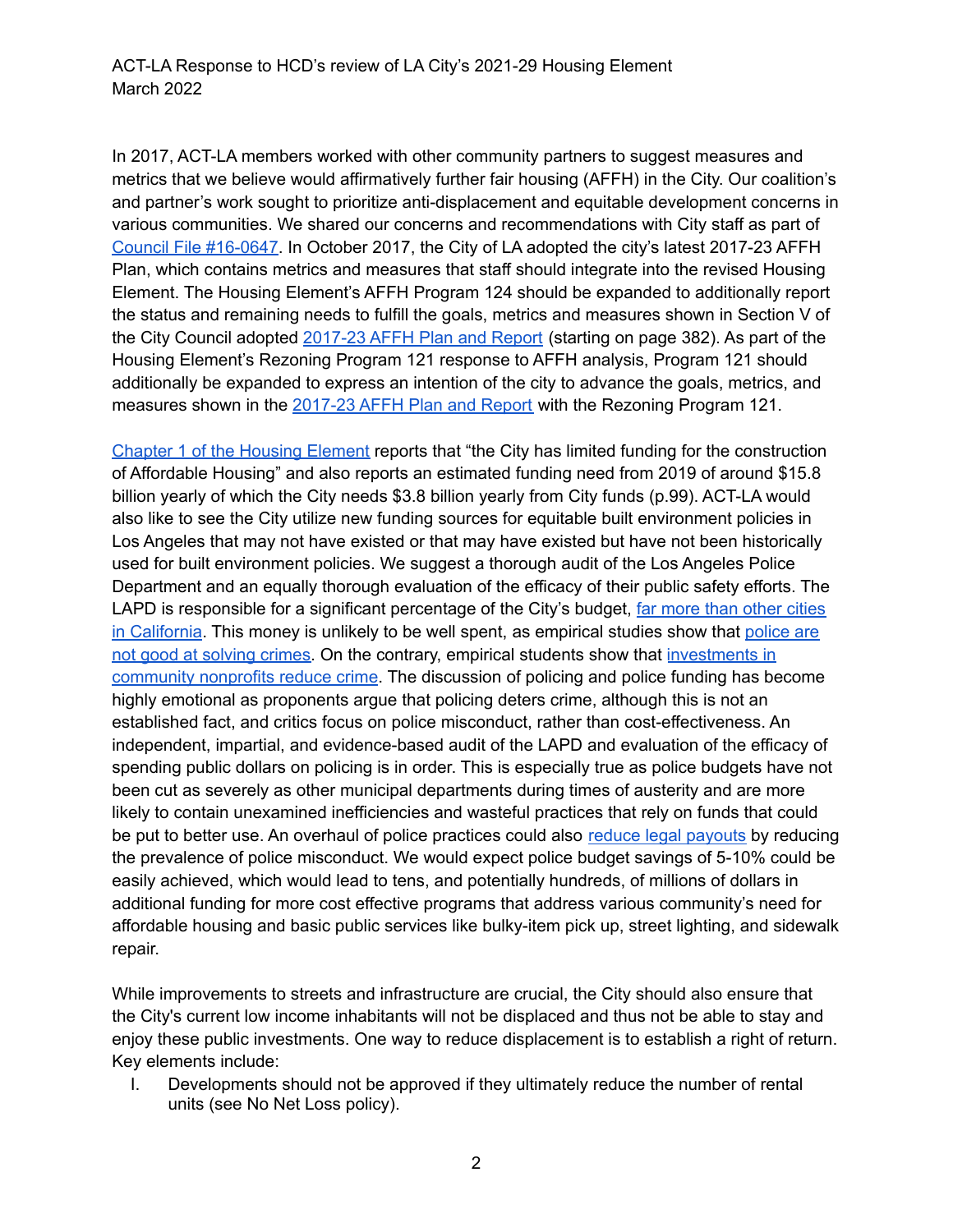ACT-LA Response to HCD's review of LA City's 2021-29 Housing Element March 2022

- II. HDLA should keep a list of tenants who are displaced due to a development and provide notice when new units in the development are being rented
- III. For every development where a tenant is displaced, including through a voluntary buyout agreement, those tenants shall have a right of first refusal to rent units in the new development.
- IV. Returning tenants should first be given the right to rent a physically comparable unit at their prior rent; effort should be made to offer units to tenants that are comparable in bedrooms, bathrooms, and square footage to their prior units.
- V. Returning tenants should be offered any covenanted affordable units in the development that they qualify for
- VI. If no qualifying affordable units are available, tenant should be offered a market rate unit
- VII. These practices should also be followed for new Transit Oriented Community developments in the area from which a tenant was displaced

Finally, throughout the development of the City's 2021-28 Housing Element, ACT-LA members have consistently provided feedback and comments to City staff on updates to the City's Housing Element. We have the remaining concern that the Rezone Program, as proposed to be implemented through the Community Plan updates, lacks details to describe how these programs will affirmatively further fair housing. As our coalition described in our 2020 and 2021 [comment](https://www.act-la.org/la-housing-element/) letters, housing in LA is inextricably linked to natural environments that industries and transportation operations have polluted and exploited for at least the last century. The Housing Element should account for the cumulative impacts focused in Black and brown communities caused by harmful land uses such as warehouse expansions and neighborhood oil drilling by planning for safe and healthy housing that all residents can both afford. Housing Element goals to affirmatively further fair housing must prioritize plans for affordable and healthy residences, support tenant protections, and prevent displacement and gentrification, especially for vulnerable communities whose health have been impacted by long-standing environmental – air, soil and water – pollution. Land already owned by all public agencies within the City of LA should be prioritized and utilized to address the collective need for affordable housing, especially given both the City's deep need for affordable housing and potential housing development cost savings by utilizing public lands for affordable housing development. In order to affirmatively further fair housing starting this year, the City should prioritize the adoption of implementing city ordinance necessary to advance Housing Element Program 15: "Public Land for Affordable Housing" with priority to reduce homelessness and support people at risk of becoming homeless by building affordable housing.

As the City revises the Housing Element per HCD's February 22, 2022 letter, the City should consider both our coalition's AFFH recommendations from 2017 and the environmental justice concerns that we expressed in our Housing Element [comment](https://www.act-la.org/la-housing-element/) letters in 2020 and 2021. ACT-LA urges the City to incorporate metrics and measures in the City's Housing Element that lead to fair housing for LA residents in both the economic and environmental sense of fairness. We have appreciated the long-standing and constructive dialogue among ACT-LA members, City staff and Councilmembers. We look forward to reviewing future Housing Element revisions and working with the City to meaningfully and affirmatively further fair housing in Los Angeles.